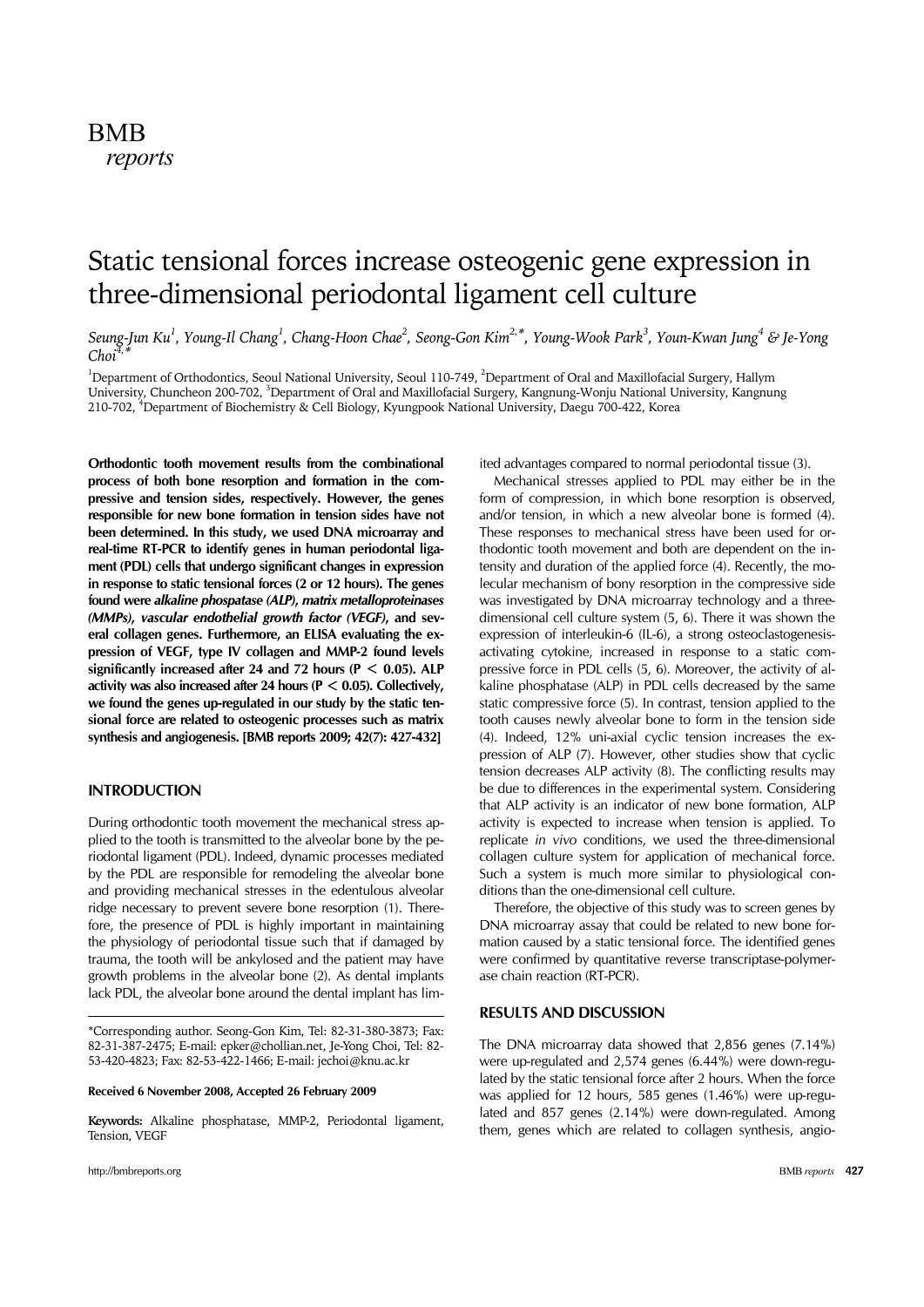genesis and bone formation were selected and listed (Table 1, 2). Considering that static tensional forces induce new bone formation *in vivo*, the role of PDL cells in new bone formation could be partially explained by this experiment. Interestingly, except for ALP, several known osteogenic genes such as bone morphogenic proteins (BMPs), osteopontin, and osteonectin

Table 1. The results of DNA microarray after the application of 2 hours static tensional force

| Title                                            | GenBank   | Chromosome    | Fold ratio |
|--------------------------------------------------|-----------|---------------|------------|
| Alkaline phosphatase                             | NM 031313 | 2q37          | 2.614      |
| Calcium/calmodulin-dependent protein kinase IV   | NM 001744 | 5q21.3        | 3.212      |
| Collagen type III alpha 1                        | NM 000090 | 2q31          | 3.366      |
| Collagen type V alpha 1                          | NM 000093 | 9q34.2-q34.3  | 7.603      |
| Collagen type VI alpha 1                         | NM 001848 | 21q22.3       | 2.654      |
| Collagen type VI alpha 2                         | NM 001849 | 21q22.3       | 4.754      |
| Elastin                                          | BC065566  | 7q11.2        | 2.121      |
| Fibroblast growth factor 17                      | NM 003867 | 8p21          | 3.141      |
| Fibroblast growth factor 8                       | NM 033163 | 10q24         | 3.302      |
| Interleukin 8                                    | X77737    | 17q21q        | 2.039      |
| Interleukin 11                                   | NM 000641 | 19q13.3-q13.4 | 5.728      |
| Matrix metallopeptidase 11 (stromelysin 3)       | NM 005940 | 22q11.23      | 2.195      |
| Matrix metallopeptidase 16 (membrane-inserted)   | NM 005941 | 8q21          | 3.979      |
| Matrix metallopeptidase 21                       | NM 147191 | 10q26.2       | 9.163      |
| Phosphatidylinositol 4-kinase type 2 beta        | NM 018425 | 10q24         | 4.581      |
| Phosphoinositide-3-kinase, regulatory subunit 4  | NM 014602 | 3q22.1        | 2.803      |
| Platelet-derived growth factor alpha polypeptide | X06374    | 7p22          | 3.430      |
| Annexin A7                                       | NM 004034 | 10q21.1-q21.2 | $-3.115$   |
| Collagen type I alpha 2                          | NM 000089 | 7q22.1        | $-9.804$   |
| Collagen type IV alpha 4                         | NM 000092 | $2q35-q37$    | $-3.096$   |
| Fibroblast growth factor 7                       | NM 002009 | 15q15-q21.1   | $-2.141$   |
| Fibroblast growth factor receptor 1              | NM 023110 | 8p11.2-p11.1  | $-2.817$   |
| Glutaminase                                      | NM 014905 | $2q32-q34$    | $-4.255$   |
| Interleukin 7 receptor                           | NM 002185 | 5p13          | $-6.135$   |
| Phosphodiesterase 8B                             | NM 003719 | 5q14.1        | $-3.953$   |
| Retinoic acid receptor, alpha                    | NM 000964 | 17q21         | $-2.062$   |
| Transforming growth factor, beta 3               | NM 003239 | 14q24         | $-2.915$   |

**Table 2.** The results of DNA microarray after the application of 12 hours static tensional force

| Title                                             | GenBank      | Chromosome    | Fold ratio |
|---------------------------------------------------|--------------|---------------|------------|
| Collagen type I alpha 1                           | NM 000088    | 17q21.33      | 2.581      |
| Collagen type I alpha 2                           | NM 000089    | 7q22.1        | 2.071      |
| Collagen type IV alpha 2                          | NM 001846    | 13q34         | 4.390      |
| Collagen type V alpha 3                           | NM 015719    | 19p13.2       | 3.284      |
| Glutaminase                                       | NM 014905    | $2q32-q34$    | 3.775      |
| Interleukin 11                                    | NM 000641    | 19q13.3-q13.4 | 3.769      |
| Matrix metallopeptidase 2                         | NM 004530    | $16q13-q21$   | 2.586      |
| Platelet-derived growth factor alpha polypeptide  | X06374       | 7p22          | 2.997      |
| Elastin                                           | BC065566     | 7q11.2        | 5.929      |
| Phosphatidylinositol-4-phosphate 5-kinase, type I | NM 012398    | 19p13.3       | 2.611      |
| TIMP metallopeptidase inhibitor 1                 | NM 003254    | Xp11.3-p11.23 | 2.634      |
| Vascular endothelial growth factor C              | NM 005429    | 4q34.1-q34.3  | 3.202      |
| Vitamin D (1,25- dihydroxyvitamin D3) receptor    | NM 001017535 | 12q13.11      | 2.492      |
| Cyclin-dependent kinase inhibitor 1B (p27, Kip1)  | NM 004064    | 12p13.1-p12   | $-2.667$   |
| Cyclin-dependent kinase inhibitor 2B (p15)        | NM 078487    | 9p21          | $-2.188$   |
| Interleukin 6 signal transducer                   | CR621148     | 5q11          | $-2.959$   |
| Transforming growth factor, beta 3                | NM 003239    | 14q24         | $-2.618$   |
| Interleukin 15                                    | NM 172174    | 4q31          | $-2.045$   |
| BTG family, member 2                              | NM 006763    | 1q32          | $-2.066$   |
| Carboxypeptidase E                                | NM 001873    | 4q32.3        | $-3.215$   |
| Interleukin-1 receptor-associated kinase 4        | NM 016123    | 12q12         | $-2.268$   |
| Platelet-derived growth factor receptor           | NM 006206    | $4q11-q13$    | $-2.392$   |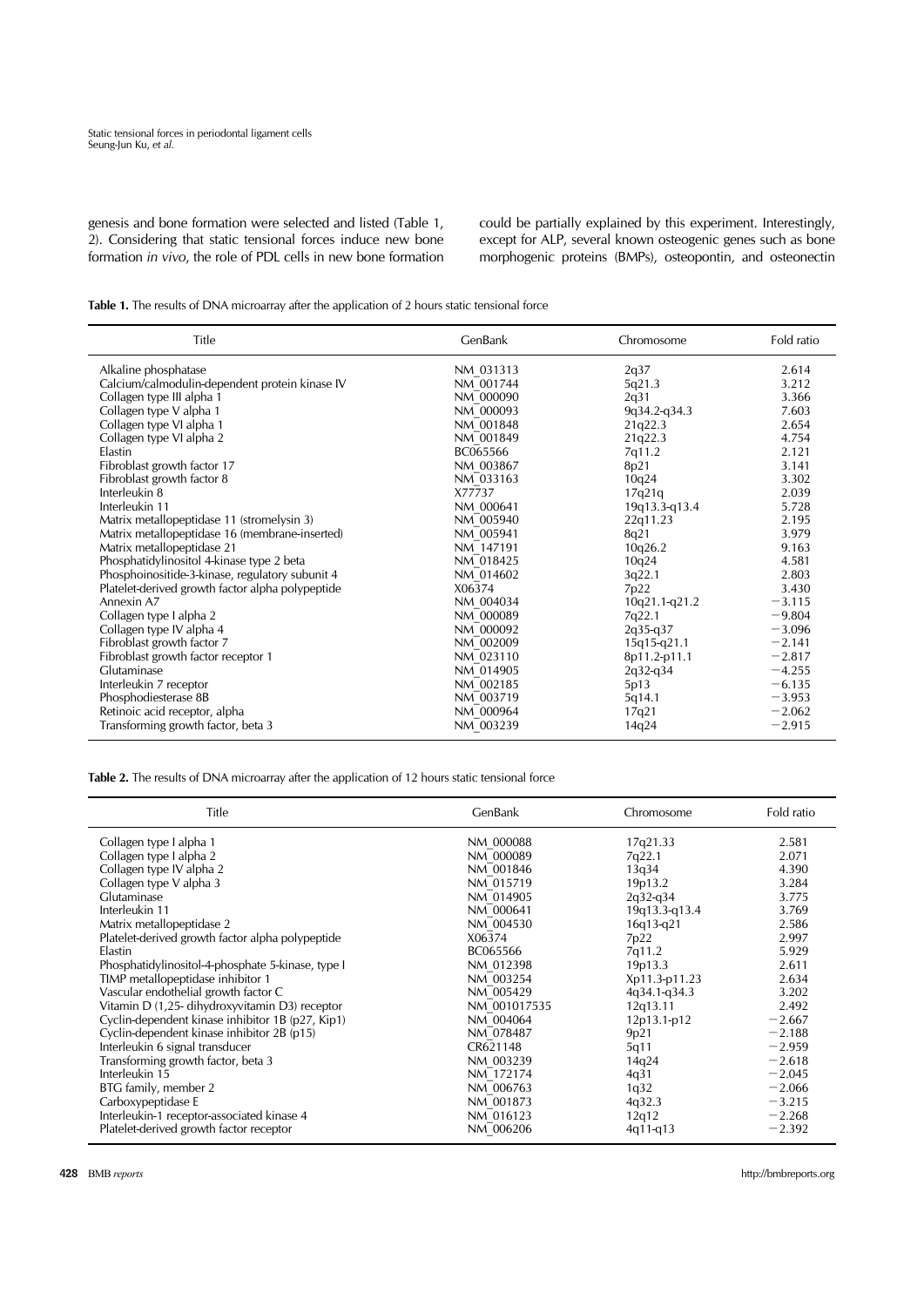did not show any significant changes in expression level in response to 10% static tension.

#### **Genes related to collagen synthesis and the angiogenesis**

The genes that showed higher expression after 2 hours of static tensional force are listed in Table 1 and include *calcium/calmodulin-dependent protein kinase IV, collagen type III alpha 1 (COL3A1), COL5A1, elastin, fibroblast growth factor-17 (FGF-17), FGF-8, interleukin-8 (IL-8), IL-11, matrix metalloproteinase-11 (MMP-11), MMP-16, MMP-21, phosphatidylinositol 4-kinase, phosphatidylinositol 3-kinase,* and *platelet-derived growth factor-A (PDGF-A)*. In addition, various types of collagen were increased in PDL cells by the static tensional force, including *COL1A1, COL1A2, COL4A2,* and *COL5A3* after 12 hours application of the static tensional force (Table 2). In particular, type I collagen is an important matrix protein that helps heal the alveolar bone (9) and accelerates new bone formation in the bony defect in an animal (10). However, after only 2 hours *COL1A2* and *COL4A4* were significantly decreased (Table 1). Type IV collagen is initially reduced in the tension side of PDL during orthodontic treatment but recovers and its expression gradually increased (11). The protein content of type IV collagen also increased after 72 hours of static tensional force (P < 0.005, Fig. 1A). For the osteoblast, although expression of COL1A1 is not affected by 4 hours of shear stress, it increase when shear stress is applied for 24 hours and static conditions for an additional 13 days (12). However, we could not measure the concentration difference of type I collagen caused by the static tensional force because the cells were grown in the type I collagen matrix. As mechanical stress might not induce collagen synthesis initially, an adaptation period might therefore be needed to allow matrix synthesis to increase, which in turn would be influenced by the character of the mechanical stress. This increased expression of genes related to collagen synthesis has beneficial effects on new bone formation.

 Angiogenesis is also highly important in new bone formation (13) and its factors may be related to the activation of the osteoclast and resultant bony resorption (14). Therefore, the activation of angiogenic factors may be a double-edged sword and must be interpreted by additional factors. *PDGF* and *vascular endothelial growth factor (VEGF)* are strong angiogenic factors (15), both of which are increased in expression after the application of static tensional force (Table 1, 2). The protein level of VEGF also increased following 72 hours of static tensional force (Fig. 1A). Therefore, application of static tensional force increases genes related to angiogenesis in PDL cells. For orthodontic tooth movement, VEGF mRNA expression was found in PDL cells and VEGF concentration increased in gingival crevicular fluid (16). The expression of VEGF, highly sensitive to the mechanical stress (17), is detected in osteoblasts on the tension side (18) while induction of VEGF-A by mechanical stress can increase new bone formation (19). Therefore, the increased expression of VEGF mRNA and protein in PDL cells could explain the new bone formation on the tension side during orthodontic tooth movement. In addition, *IL-8* is a strong angiogenic factor (20) and also up-regulated by the static tensional force (Table 1).

# **Genes related to new bone formation**

Expression of *ALP* significantly increased after 2 hours, according to the DNA microarray data (Table 1). Its expression also increased at 12 hours, but it was not significant (data not shown). However, real-time RT-PCR revealed its expression decreased after 2 hours then increased ater 12 hours (Fig. 2). ALP activity relative to the control was  $1.23 + 0.09$  (P  $\leq$  0.05) and 0.86  $\pm$  0.14 (P < 0.05) at 24 hours and 72 hours, respectively (Fig. 1B). When PDL cells were treated with cyclic tension for 5 days, ALP activity decreased (7). However, a conflict is presented as other studies show that uniaxial cyclic tension increases the expression of ALP in PDL cells (8). This may be due to differing experimental conditions. During orthodontic tooth movement, ALP activity is greater in the tension site than the compression site (21). Considering that new bone formation is observed on the tension side during orthodontic tooth movement, experimental conditions that produce increased ALP activity are more likely similar to the clinical observation.



Fig. 1. Expression of type IV collagen, vascular endothelial growth factor (VEGF), matrix mettaloproteinase-2 (MMP-2), and alkaline phosphatase (ALP) activity in response to static tensional force. Primary PDL cells were three-dimensionally cultured and subjected to static tensional force for 24 or 72 hours. Medium was harvested from each samples and type IV collagen, VEGF, MMP-2 and ALP activity were measured. (A) Type IV collagen and VEGF were measured after 72 hours of tensional force. MMP-2 was measured at 24 hours. The relative activity was the fold ratio of the protein concentration to the control. (B) ALP activity was determined after 24 hours and 72 hours application of static tensional force. Each sample was triplicated and represented as mean + SD as bar.  $*P < 0.05$ ,  $*P < 0.005$ .



http://bmbreports.org BMB *reports* 429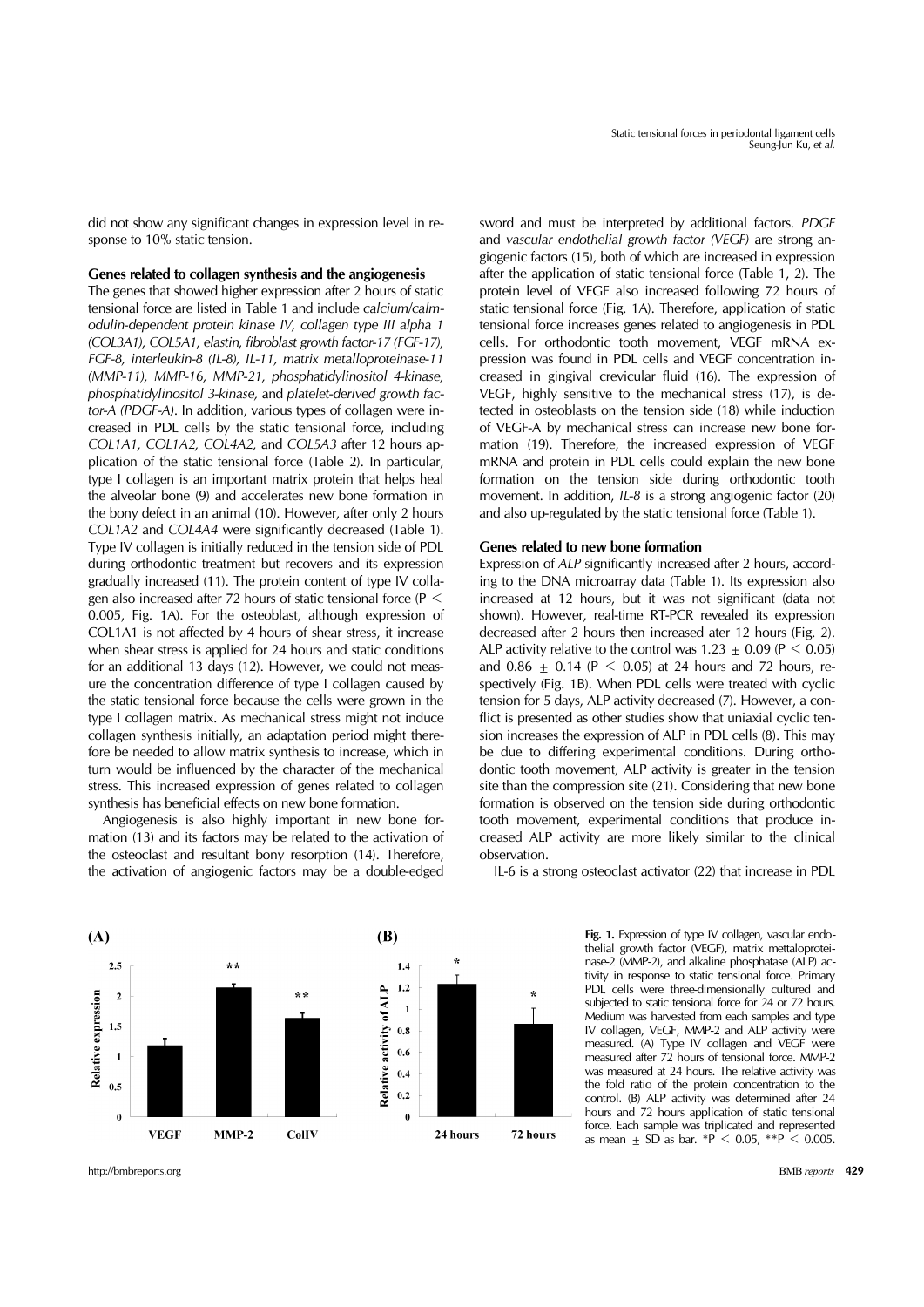Static tensional forces in periodontal ligament cells Seung-Jun Ku, *et al.*



Fig. 2. Confirmation of DNA microarray results by quantitative real-time RT-PCR. Cells culture, total RNA extraction and real-time RT-PCR were performed as shown in materials and methods. White and black bars indicate the relative mRNA level of each gene after 2 hours and 12 hours of static tensional force, respectively. Control was without static tensional force. ALP: alkaline phosphatase IL8: interleukin-8, COL1A2: type I collagen, alpha 2, PDGF-A: platelet derived growth factor-A, VEGF-C: vascular endothelial growth factor-C.

cells in response to static compressive force (5, 6). *IL-6* decreased in expression after 12 hours of static tensional force (Table 2). The expression of *IL-8* was observed after 2 hours, possibly due to an early response of cells to mechanical stress. Increase of *IL-11*, an important factor in osteogenesis (23), was shown after 2 hours of static tensional force as well (Table 1).

 MMPs and tissue inhibitors of metalloproteinases (TIMPs) are similarly important in new bone formation (24). The expression of MMPs and TIMPs in PDL cells was altered in response to static tensional force. Expression levels of *MMP-11, MMP-16,* and *MMP-21* increased following 2 hours of static tensional force (Table 1) while *MMP-2* and *TIMP-1* were upregulated after 12 hours (Table 2). The protein level of MMP-2 also increased after 24 hours of static tensional force (P < 0.005, Fig. 1A). Interestingly, MMP-16 has been noted to be highly expressed in the reserve zone of the growth plate (25). During osteogenesis, MMP-2 is expressed in the osteoblast while TIMP-1 is related to its maturation (24). Therefore, orchestrated expression of MMPs and TIMPs might be significant, as shown in the formation of new bone (24) and tooth eruption (26).

 The expression levels of other genes were also changed in response to static tensional force. *FGF-7, fibroblast growth factor receptor-1 (FGFR1), glutaminase, retinoic acid receptor alpha (RARA),* and *transforming growth factor-*β*3 (TGF-*β*3)* were all affected (Table 1, 2). However, the biological functions of these genes remain unknown during osteogenesis of PDL cells. FGF receptors can bind 17 FGFs (FGF1-17) and are important in bone growth during the developmental period (27). Controlled release of TGF-β3 can inhibit osteoblast differentiation and ALP expression (28). The expression of *TGF-*β*3*  was inhibited after both 2 hours and 12 hours of static tensional force (Table 1, 2). *ALP* expression increased after both 2 hours (Table 1) and 12 hours (Fig. 2). Although the relationship between expression of TGF-β3 and ALP activity in PDL is unclear, it might be related to osteoblast differentiation on the tension side.

 The results of real-time RT-PCR are shown in Fig. 2 after transformation by log 2 function. The relative expression of each gene is presented after normalization with *glyceraldehyde-3-phosphate dehydrogenase (GAPDH)*. *ALP, IL-8, COL1A2, MMP-2, PDGF-A, elastin,* and *VEGF-C* were examined and the results generally corresponded to the DNA microarray assay.

 In conclusion, many genes up-regulated by static tensional force are related to osteogenic processes such as matrix synthesis and angiogenesis in the three-dimensional PDL cells culture.

# **MATERIALS AND METHODS**

#### **Cell culture and application of static tension**

Primary cultured human PDL cells were cultured as described previously (5). Cultures were washed 3 times with PBS twenty-four hours prior to application of static tension and 10 ml of serum-free medium was added to each plate. For creating the static tensional force, PDL cells were cultured in a three-dimensional collagen gel system. Collagen gel stock was synthesized from calf skin (Sigma, St Louis, MO) by melting type I collagen with 1 mM acetic acid. Static tensional force was applied via elevating the flexible bottom of the plate under the collagen gel (see supplementary Fig. 1). The tensional force resulted in a 10% length increase of the collagen gel. Cell culture under stress was performed in  $37^{\circ}$ C,  $5\%$  CO<sub>2</sub> for 2 hours and 12 hours. The control was also cultured under the same conditions without tensional force.

# **Analysis of gene expression using DNA microarray technology**

After removing the culture medium, total RNA was extracted using Tri-Reagent (Molecular Research Center, Inc. Cincinnati, OH). The subsequent procedure was performed according to manufacturer's protocol. Quality of the extracted mRNA was verified by Agilent's 2100 Bioanalyzer (Agilent Technologies Inc., Santa Clara, CA). cDNA synthesis was performed based upon the extracted total RNA using a reverse transcriptase kit (Invitrogen, Inc., Carlsbad, CA). cDNA was transferred to chips and the DNA microarray was performed using a whole, human genome, oligo microarray kit that includes 40,000 genes (#G4112A, Agilent Technologies Inc.). The labeling dyes were cyanine3 and cyanine5. To stratify gene expression, intensity dependent normalization and filtration were performed using GeneSpring<sup>®</sup> software (Agilent Technologies Inc.). A scatter plot was generated that showed a subset of genes either up- or down-regulated in the static tensional force applied group. Genes displaying a more than 2-fold difference in the repeated experiment were selected as significantly changed genes.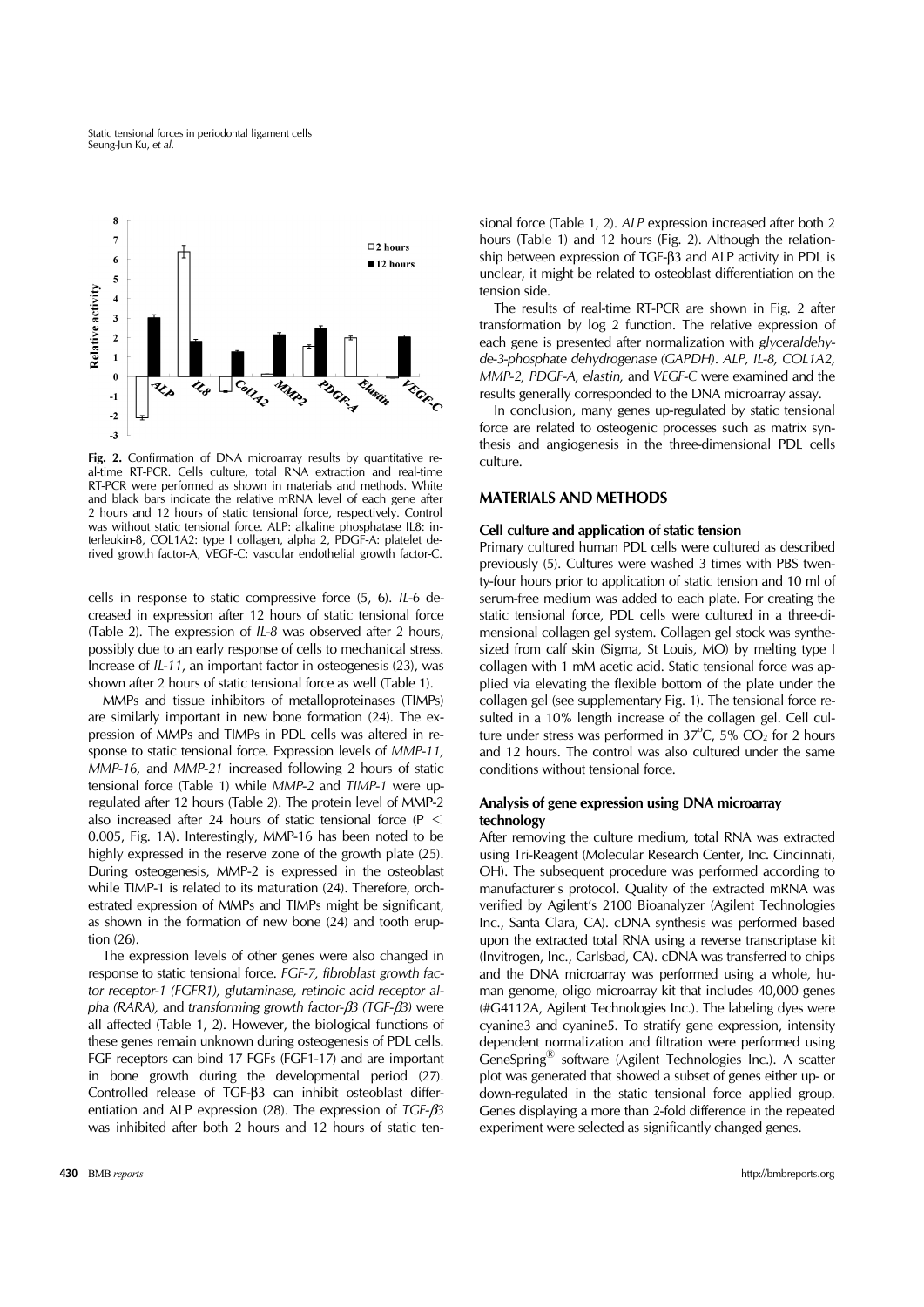### **Quantitative RT-PCR**

Seven genes that were significantly up-or down-regulated were selected and real time RT-PCR was performed in order to confirm the microarray results. Real time-PCR was performed to relatively quantify the mRNA levels for genes of interest and used CYBR green PCR master mix (ABI, Foster city, CA). Sll primers except for VEGF-C were designed using Primer Express software (ABI). The primer design for VEGF-C was referenced from previously published work (29). Total RNA (3 μg) was reverse-transcribed and 200 ng of cDNA was used as template in each PCR. CYBR green PCR master mix (25 μl) and 1 μl of 10 mM specific primers were combined with template and water into a total volume of 50 μl. A negative control lacking template was also included in each assay. The design of primer is shown in supplementary data. The cycle threshold (Ct) values were determined that correspond to the PCR cycle number at which fluorescence emission in real time reaches a threshold above the base-line emission. The Ct value assigned to a particular well therefore reflects the point during the reaction at which a sufficient number of amplicons have accumulated in that well to a statistically significant point above base line. The measured value was compared to the corresponding microarray value.

#### **ELISA and ALP activity assay**

For protein analysis cells were grown in the same conditions as previously mentioned, except that cells were grown in the same medium without serum. Briefly, twenty-four hours prior to the application of static tension, cultures were washed 3 times with PBS and 10 ml of serum-free medium was added to each plate. The same amount of static tensional force was applied for 24 hours or 72 hours. Control conditions lacked any tensional force. ELISA was performed with the supernatant and the concentrations of VEGF and type IV collagen were measured at 72 hours by kits (Quantikine Immunoassay kit; R&D systems, Minneapolis, MN and Collagen IV ELISA kit; Echelon Biosciences Inc., Salt Lake City, UT). The concentration of MMP-2 was measured at 24 hours by kits (Express ELISA kit; GenScript corporation, Piscataway, NJ).

 The enzyme activity of ALP was measured in accordance to previous publications (5). Briefly, cells were washed with PBS three times and then solubilized with 0.02% Triton X-100/ 0.9% NaCl and 0.02% nonident P-40. After sonification, cell lysates were centrifuged at 13,000 rpm. Collected supernatant was incubated in 96-well plate for 30 min. The reaction was stopped by adding 200 μl of 1 N NaOH. The absorbance was measured at 450 nm.

#### **Acknowledgements**

This work was supported by grant no. M10646020002-08N4602- 00210 from the Korea Science and Engineering Foundation (KOSEF) funded by the Korean Government (MOST) and the Brain Korea 21 Project in 2009.

# **REFERENCES**

- 1. Klemetti, E. (1996) A review of residual ridge resorption and bone density. *J. Prosthet. Dent.* **75**, 512-514.
- 2. Malmgren, B. and Malmgren, O. (2002) Rate of infraposition of reimplanted ankylosed incisors related to age and growth in children and adolescents. *Dent. Traumatol.* **18**, 28-36.
- 3. Percinoto, C., Vieira, A. E., Barbieri, C. M., Melhado, F. L. and Moreira, K. S. (2001) Use of dental implants in children: a literature review. *Quintessence Int.* **32**, 381-383.
- 4. Davidovitch, Z., Nicolay, O. F., Ngan, P. W. and Shanfeld, J. L. (1988) Neurotransmitters, cytokines, and the control of alveolar bone remodeling in orthodontics. *Dent. Clin. North Am.* **32**, 411-435.
- 5. Lee, Y. H., Nahm, D. S., Jung, Y. K., Choi, J. Y., Kim, S. G., Cho, M., Kim, M. H., Chae, C. H. and Kim, S. G. (2007) Differential gene expression of periodontal ligament cells after loading of static compressive force. *J. Periodontol.* **78**, 446-452.
- 6. de Araujo, R. M., Oba, Y. and Moriyama, K. (2007) Identification of genes related to mechanical stress in human periodontal ligament cells using microarray analysis. *J. Periodontal Res.* **42**, 15-22.
- 7. Wescott, D. C., Pinkerton, M. N., Gaffey, B. J., Beggs, K. T., Milne, T. J. and Meikle, M. C. (2007) Osteogenic gene expression by human periodontal ligament cells under cyclic tension. *J. Dent. Res.* **86**, 1212-1216.
- 8. Yamaguchi, M., Shimizu, N., Shibata, Y. and Abiko, Y. (1996) Effects of different magnitudes of tension-force on alkaline phosphatase activity in periodontal ligament cells. *J. Dent. Res.* **75**, 889-894.
- 9. Brkovic, B. M., Prasad, H. S., Konandreas, G., Milan, R., Antunovic, D., Sándor, G. K. and Rohrer, M. D. (2008) Simple preservation of a maxillary extraction socket using beta-tricalcium phosphate with type I collagen: preliminary clinical and histomorphometric observations. *J. Can. Dent. Assoc.* **74**, 523-528.
- 10. Güngörmüs, M. and Kaya, O. (2002) Evaluation of the effect of heterologous type I collagen on healing of bone defects. *J. Oral Maxillofac. Surg.* **60**, 541-545.
- 11. Anastasi, G., Cordasco, G., Matarese, G., Rizzo, G., Nucera, R., Mazza, M., Militi, A., Portelli, M., Cutroneo, G. and Favaloro, A. (2008) An immunohistochemical, histological, and electron-microscopic study of the human periodontal ligament during orthodontic treatment. Int. *J. Mol. Med.* **21**, 545-554.
- 12. Kreke, M. R., Sharp, L. A., Lee, Y. W. and Goldstein, A. S. (2008) Effect of intermittent shear stress on mechanotransductive signaling and osteoblastic differentiation of bone marrow stromal cells. *Tissue Eng. Part A.* **14**, 29-37.
- 13. Kanczler, J. M. and Oreffo, R. O. (2008) Osteogenesis and angiogenesis: the potential for engineering bone. *Eur. Cell Mater.* **15**, 100-114.
- 14. Sipola, A., Nelo, K., Hautala, T., Ilvesaro, J. and Tuukkanen, J. (2006) Endostatin inhibits VEGF-A induced osteoclastic bone resorption *in vitro*. *BMC Musculoskelet. Disord.* **7**, 56.